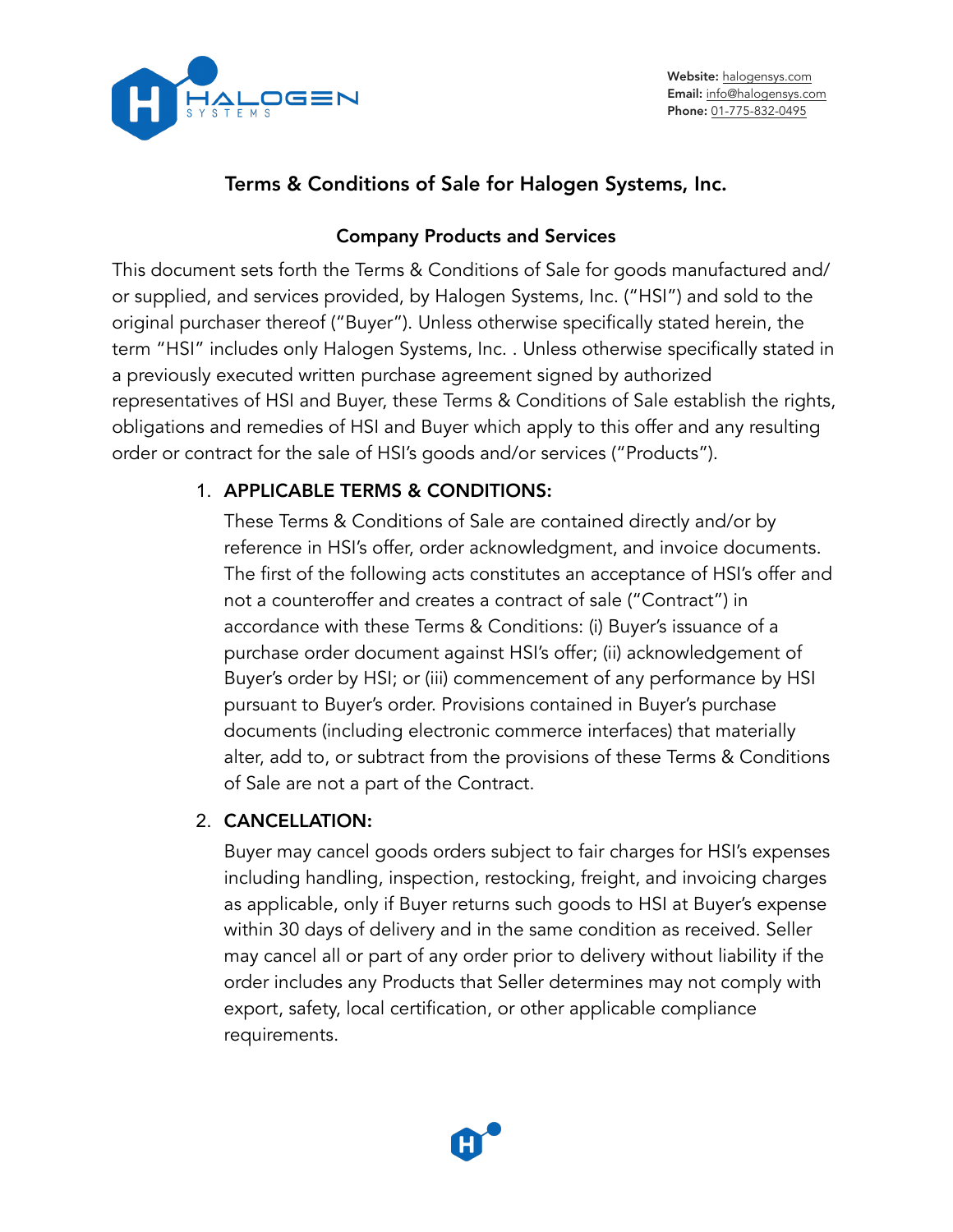

#### 3. DELIVERY:

Delivery will be accomplished, EX Work, from HSI's facility located in Reno, Nevada , United States. Legal title and risk of loss or damage pass to Buyer upon transfer to the first carrier. HSI will use commercially reasonable efforts to deliver the Products ordered within the time specified within this Contract or, if no time is specified, within HSI's normal lead-time necessary for HSI to deliver the Products sold. Upon prior agreement with Buyer and for an additional charge, HSI will deliver the Products on an expedited basis. Standard service delivery hours are 8 am – 5 pm Monday through Friday, excluding holidays.

### 4. INSPECTION:

Buyer will promptly inspect and accept any Products delivered pursuant to this Contract after receipt of such Products. In the event the Products do not conform to any applicable specifications, Buyer will promptly notify HSI of such nonconformance in writing. HSI will have a reasonable opportunity to repair or replace the nonconforming product at its option. Buyer will be deemed to have accepted any Products delivered and to have waived any such nonconformance if a written notification is not received by HSI within thirty (30) days of delivery.

## 5. PRICES & ORDER SIZES:

All prices are in U.S. dollars and are based on delivery as stated above. Prices do not include any charges for services such as insurance; brokerage fees; sales, use, inventory or excise taxes; import or export duties; special financing fees; VAT, income or royalty taxes imposed outside the U.S.; consular fees; special permits or licenses; or other charges imposed upon the production, sale, distribution, or delivery of Products. Buyer will either pay all such charges or provide HSI with acceptable exemption certificates, which obligation survives performance under this Contract. HSI reserves the right to establish minimum order sizes and will advise Buyer accordingly.

### 6. PAYMENTS:

All payments must be made in U.S. dollars Invoices for all other orders are due and payable NET 30 DAYS from date of the invoice without regard to delays for inspection or transportation, with payments to be made by

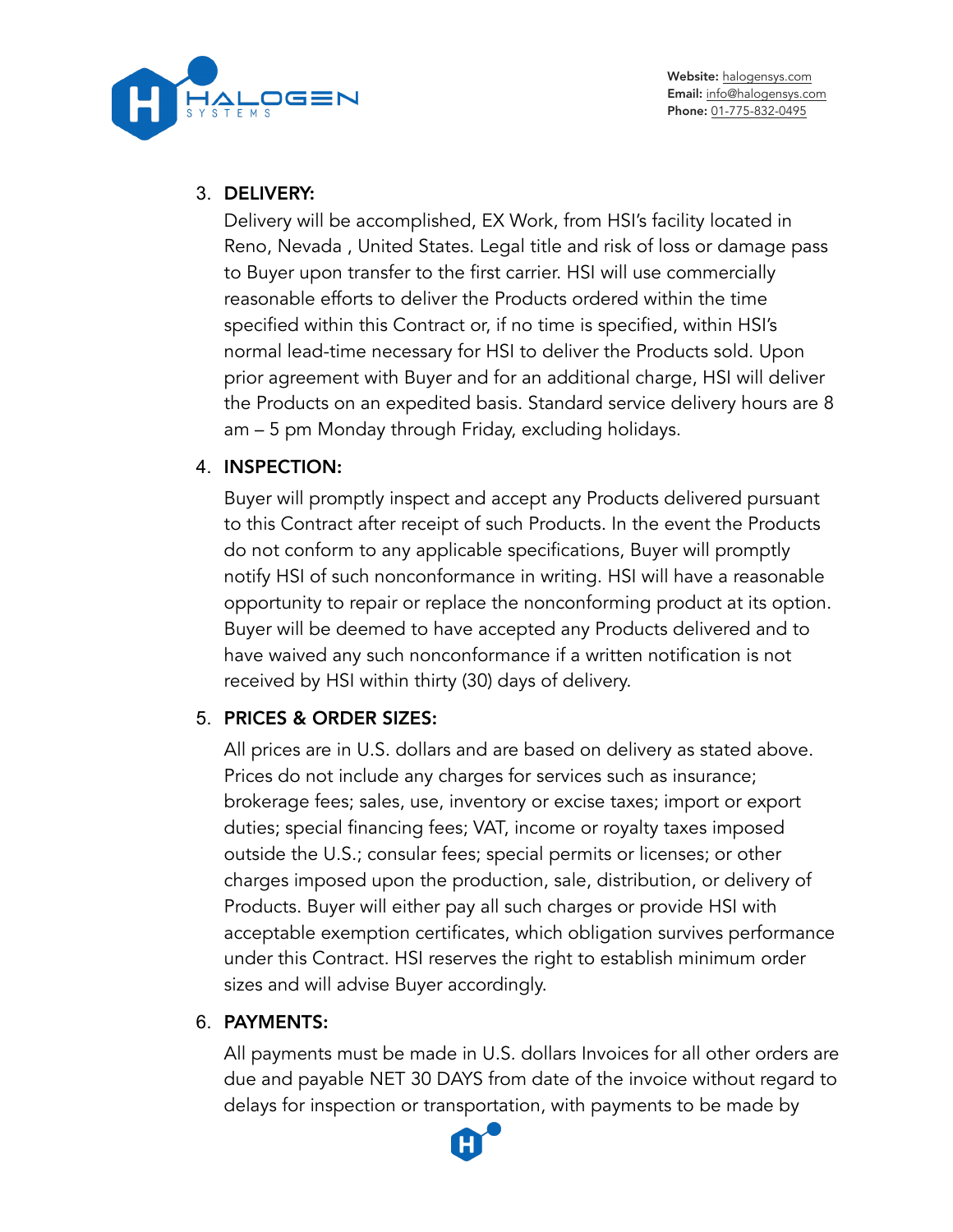

Website: [halogensys.com](https://halogensys.com) Email: [info@halogensys.com](mailto:info@halogensys.com) Phone: [01-775-832-0495](tel:01-775-832-0495)

check to Halogen Systems, Inc. at the above address or by wire transfer to the account stated on the front of HSI's invoice. For customers with no established credit, HSI may require cash or credit card payment in advance of delivery. In the event payments are not made or not made in a timely manner, HSI may, in addition to all other remedies provided at law, either: (a) declare Buyer's performance in breach and terminate this Contract for default; (b) withhold future shipments until delinquent payments are made; (c) deliver future shipments on a cash-with-order or cash-in-advance basis even after the delinquency is cured; (d) charge interest on the delinquency at a rate of 1-1/2% per month or the maximum rate permitted by law, if lower, for each month or part thereof of delinquency in payment plus applicable storage charges and/or inventory carrying charges; (e) repossess the Products for which payment has not been made; (f) recover all costs of collection including reasonable attorney's fees; or (g) combine any of the above rights and remedies as is practicable and permitted by law. Should Buyer's financial responsibility become unsatisfactory to HSI in its reasonable discretion, HSI may require cash payment or other security. If Buyer fails to meet these requirements, HSI may treat such failure as reasonable grounds for repudiation of this Contract, in which case HSI cancellation charges shall be due HSI. Buyer grants HSI a security interest in the Products to secure payment in full, which payment releases the security interest but only if such payments could not be considered an avoidable transfer under the U.S. Bankruptcy Code or other applicable laws. Buyer's insolvency, bankruptcy, assignment for the benefit of creditors, or dissolution or termination of the existence of Buyer, constitutes a default under this Contract and affords HSI all the remedies of a secured party under the U.C.C., as well as the remedies stated above for late payment or non-payment. See ¶20 for further wire transfer requirements.

### 7. LIMITED WARRANTY:

HSI warrants that Products sold will be free from defects in material and workmanship and will, when used in accordance with the manufacturer's operating and maintenance instructions, conform to any express written warranty pertaining to the specific goods purchased, which for most HSI instruments is for a period of twelve (12) months from delivery or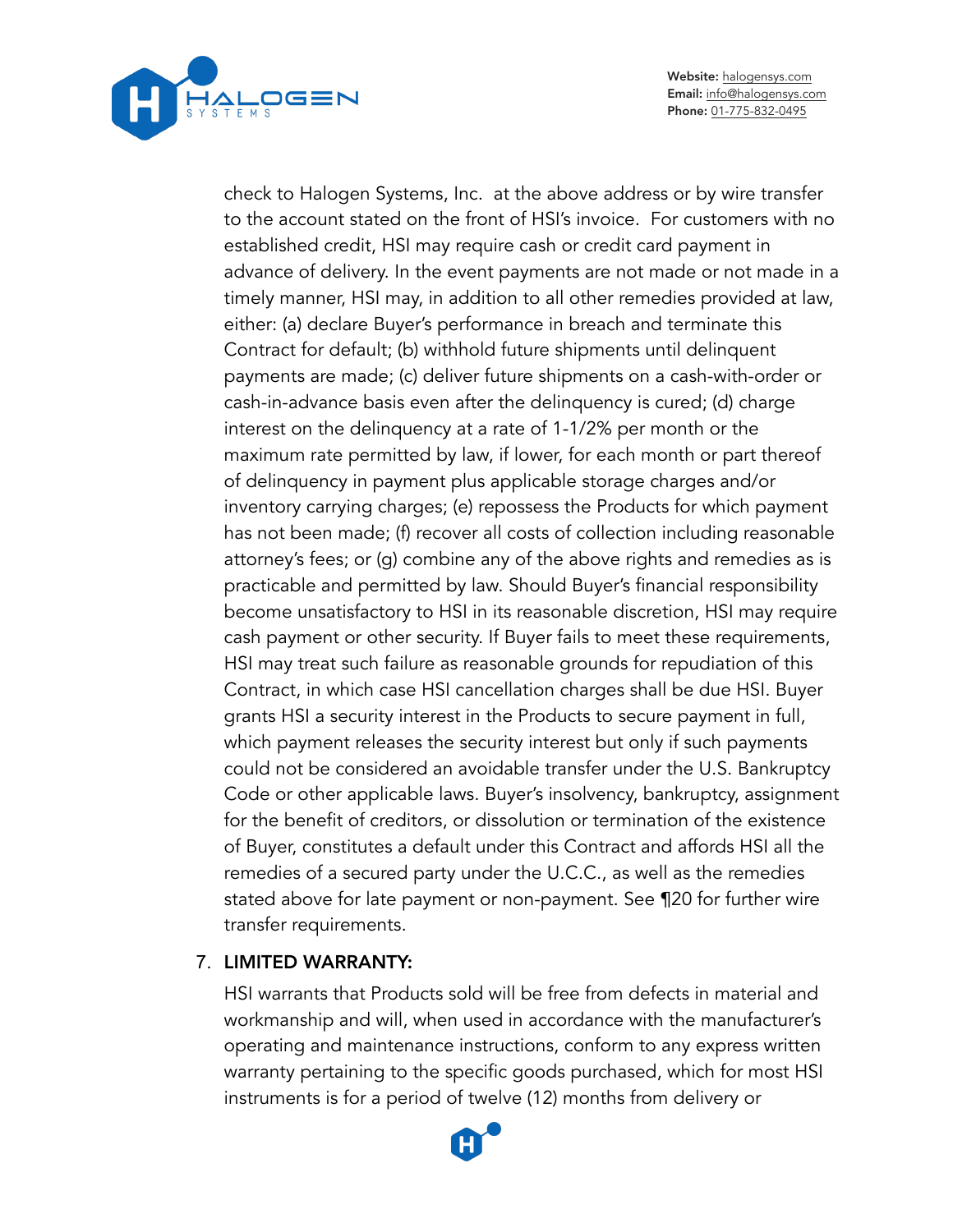

commissioning (whichever is later). HSI warrants that services furnished will be free from defects in workmanship for a period of ninety (90) days from the completion of the services. Parts provided by HSI in the performance of services may be new or refurbished parts functioning equivalent to new parts. Any non-functioning parts that are repaired by HSI shall become the property of HSI. All other guarantees, warranties, conditions and representations, either express or implied, whether arising under any statute, law, commercial usage or otherwise, including implied warranties of merchantability and fitness for a particular purpose, are hereby excluded. The sole remedy for Products not meeting this Limited Warranty is replacement, credit, or refund of the purchase price. This remedy will not be deemed as a failure of purpose so long as HSI is willing to provide such replacement, credit, or refund.

### 8. INDEMNIFICATION:

Indemnification applies to a party and to such party's successors-ininterest, assignees, affiliates, directors, officers, and employees ("Indemnified Parties"). HSI is responsible for and will defend, indemnify and hold harmless the Buyer Indemnified Parties against all losses, claims, expenses or damages which may result from accident, injury, damage, or death due to HSI's breach of the Limited Warranty. Buyer is responsible for and will defend, indemnify and hold harmless the HSI Indemnified Parties against all losses, claims, expenses or damages which may result from accident, injury, damage, or death due to negligence, misuse or misapplication of any goods or services, violations of law, or the breach of any provision of this Contract by the Buyer, its affiliates, or those employed by, controlled by or in privity with them. Buyer's workers' compensation immunity, if any, does not preclude or limit its indemnification obligations.

## 8. PATENT PROTECTION:

Subject to all limitations of liability provided herein, HSI will, with respect to any Products of HSI's design or manufacture, indemnify Buyer from any and all damages and costs as finally determined by a court of competent jurisdiction in any suit for infringement of any U.S. patent (or European patent for Products that HSI sells to Buyer for end use in a member state

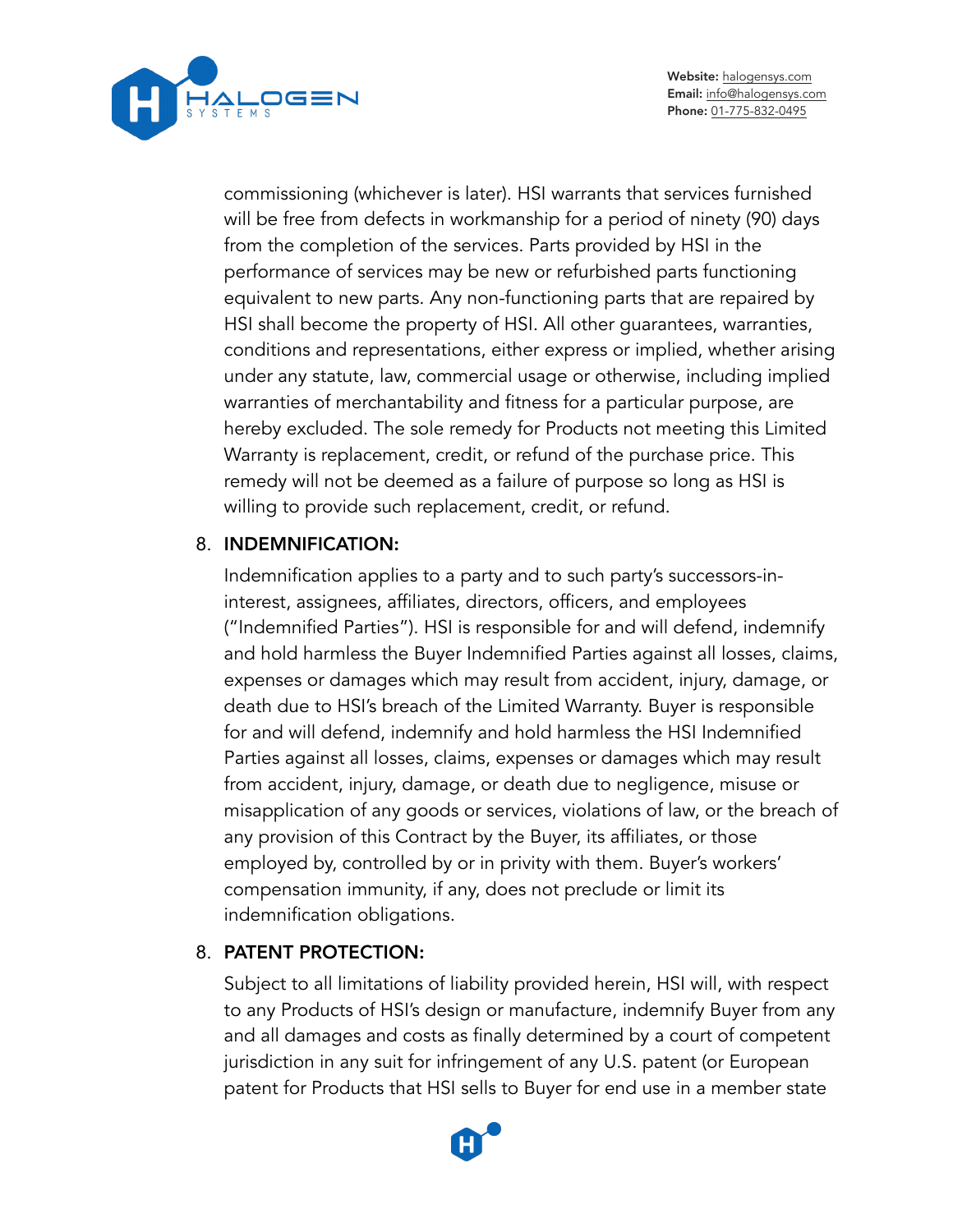

Website: [halogensys.com](https://halogensys.com) Email: [info@halogensys.com](mailto:info@halogensys.com) Phone: [01-775-832-0495](tel:01-775-832-0495)

of the E.U.) that has issued as of the delivery date, solely by reason of the sale or normal use of any Products sold to Buyer and TERMS AND CONDITIONS OF SALE FOR HALAGON SYSTEMS, INC. COMPANY PRODUCTS AND SERVICES from reasonable expenses incurred by Buyer in defense of such suit if HSI does not undertake the defense thereof, provided that Buyer promptly notifies HSI of such suit and offers HSI either (i) full and exclusive control of the defense of such suit when Products of HSI only are involved, or (ii) the right to participate in the defense of such suit when products other than those of HSI are also involved. HSI's warranty as to use patents only applies to infringement arising solely out of the inherent operation of the Products according to their applications as envisioned by HSI's specifications. In case the Products are in such suit held to constitute infringement and the use of the Products is enjoined, HSI will, at its own expense and at its option, either procure for Buyer the right to continue using such Products or replace them with non-infringing products, or modify them so they become non-infringing, or remove the Products and refund the purchase price (prorated for depreciation) and the transportation costs thereof. The foregoing states the entire liability of HSI for patent infringement by the Products. Further, to the same extent as set forth in HSI's above obligation to Buyer, Buyer agrees to defend, indemnify and hold harmless HSI for patent infringement related to (x) any goods manufactured to the Buyer's design, (y) services provided in accordance with the Buyer's instructions, or (z) HSI's Products when used in combination with any other devices, parts or software not provided by HSI.

### 9. TRADEMARKS AND OTHER LABELS:

Buyer agrees not to remove or alter any indicia of manufacturing origin or patent numbers contained on or within the Products, including without limitation the serial numbers or trademarks on nameplates or cast, molded, or machined components.

#### 10.PROPRIETARY INFORMATION; PRIVACY:

"Proprietary Information" means any information, technical data, or know-how in all forms, whether documented, contained in machine readable or physical components, mask works or artwork, or otherwise,

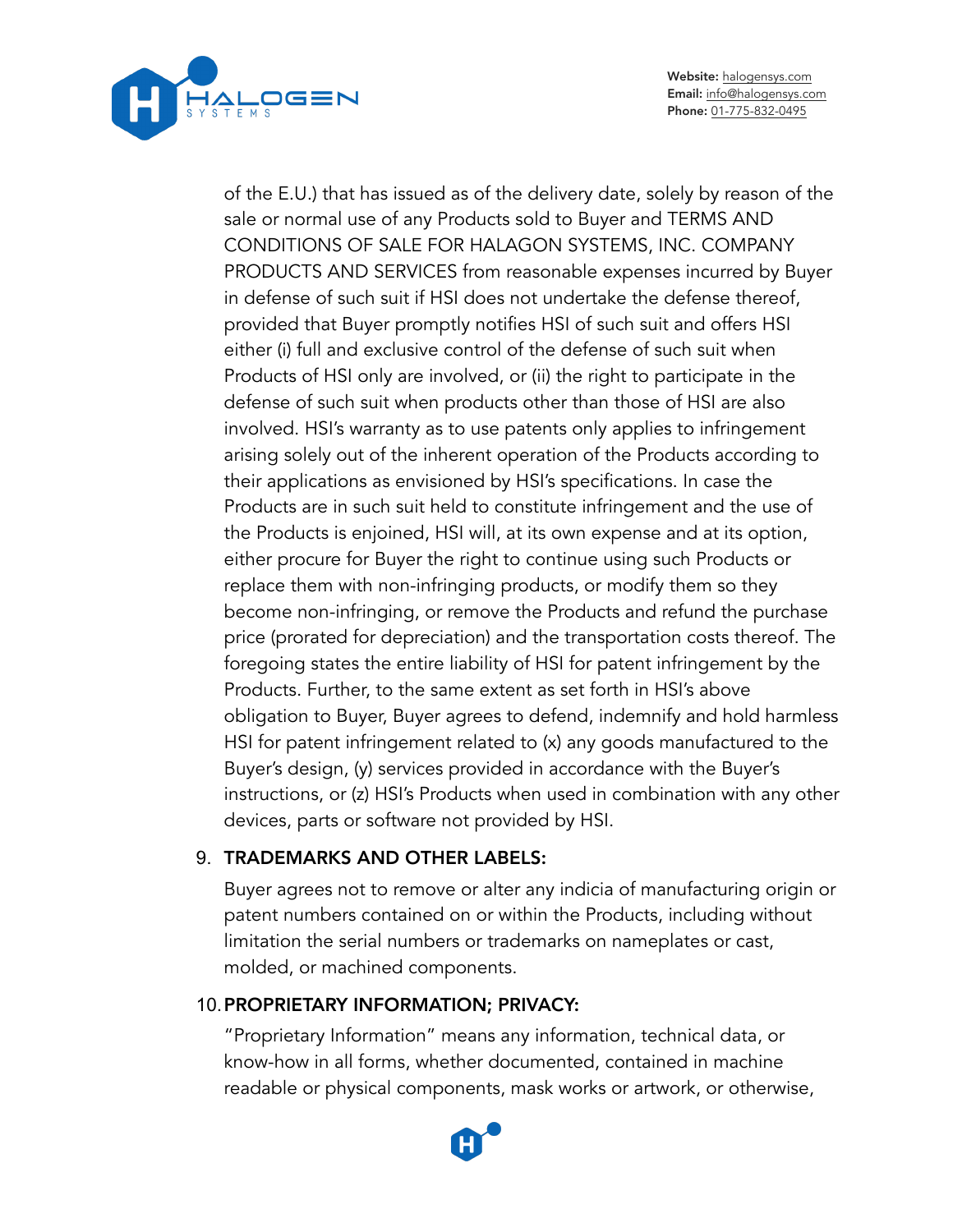



which HSI considers proprietary, including but not limited to service and maintenance manuals. Buyer and its customers, employees and agents will keep confidential all such Proprietary Information obtained directly or indirectly from HSI and will not transfer or disclose it without HSI's prior written consent, or use it for the manufacture, procurement, servicing or calibration of Products or any similar products, or cause such products to be manufactured, serviced or calibrated by or procured from any other source, or reproduce or otherwise appropriate it. All such Proprietary Information remains HSI's property. No right or license is granted to Buyer or its customers, employees, or agents, expressly or by implication, with respect to the Proprietary Information or any patent right or other proprietary right of HSI, except for the limited use licenses implied by law. HSI will manage Customer's information and personal data in accordance with its Privacy Policy, located at<http://www.halogensystems.com>/ privacypolicy.

#### 11. CHANGES AND ADDITIONAL CHARGES:

HSI reserves the right to make design changes or improvements to any products of the same general class as Products being delivered hereunder without liability or obligation to incorporate such changes or improvements to Products ordered by Buyer unless agreed upon in writing before the Products' delivery date. Services which must be performed as a result of any of the following conditions are subject to additional charges for labor, travel and parts: (a) equipment alterations not authorized in writing by HSI; (b) damage resulting from improper use or handling, accident, neglect, power surge, or operation in an environment or manner in which the instrument is not designed to operate or is not in accordance with HSI's operating manuals; (c) the use of parts or accessories not provided by HSI; (d) damage resulting from acts of war, terrorism or nature; (e) services outside standard business hours; (f) site prework not complete per proposal; or (g) any repairs required to ensure equipment meets manufacturer's specifications upon activation of a service agreement.

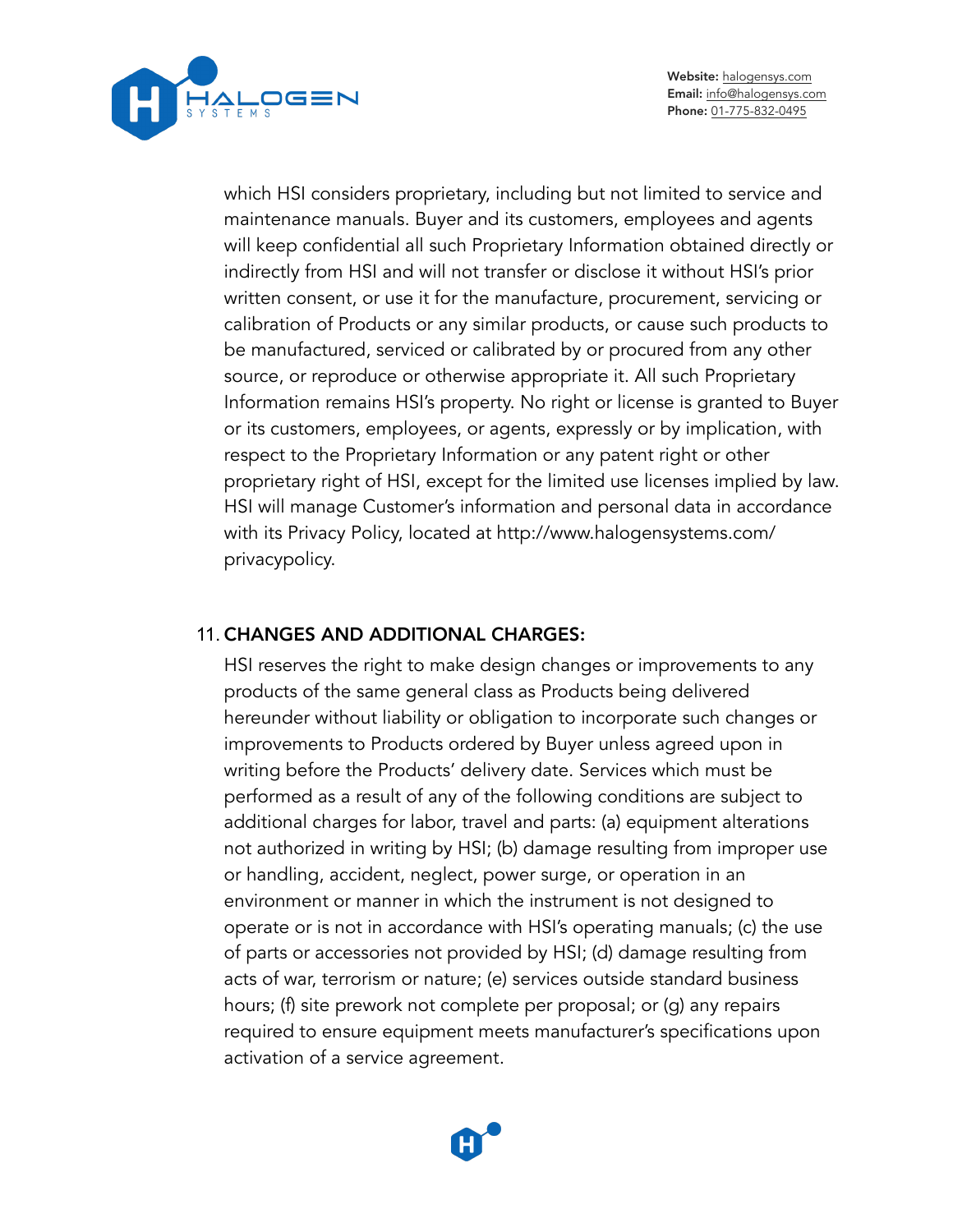OGEN

Website: [halogensys.com](https://halogensys.com) Email: [info@halogensys.com](mailto:info@halogensys.com) Phone: [01-775-832-0495](tel:01-775-832-0495)

#### 12.LIMITATIONS ON USE:

Buyer will not use any Products for any purpose other than those identified in HSI's catalogs and literature as intended uses. Unless HSI has advised the Buyer in writing, in no event will Buyer use any Products in drugs, food additives, food or cosmetics, or medical applications for humans or animals. In no event will Buyer use in any application any Product that requires FDA 510(k) clearance unless and only to the extent the Product has such clearance. Buyer will not sell, transfer, export, or reexport any HSI Products or technology for use in activities which involve the design, development, production, use or stockpiling of nuclear, chemical, or biological weapons or missiles, nor use HSI Products or technology in any facility which engages in activities relating to such weapons. EXPORT AND IMPORT LICENSES AND COMPLIANCE WITH LAWS:

Unless otherwise specified in this Contract, Buyer is responsible for obtaining any required export or import licenses. Buyer will comply with all laws and regulations applicable to the installation or use of all Products, including applicable import and export control laws and regulations of the U.S., E.U. and any other country having proper jurisdiction, and will obtain all necessary export licenses in connection with any subsequent export, re-export, transfer and use of all Products and technology delivered. Buyer will comply with all local, national, and other laws of all jurisdictions globally relating to anti-corruption, bribery, extortion, kickbacks, or similar matters which are applicable to Buyer's business activities in connection with this Contract, including but not limited to the U.S. Foreign Corrupt Practices Act of 1977, as amended (the "FCPA"). Buyer agrees that no payment of money or provision of anything of value will be offered, promised, paid or transferred, directly or indirectly, by any person or entity, to any government official, government employee, or employee of any company owned in part by a government, political party, political party official, or candidate for any government office or political party office to induce such organizations or persons to use their authority or influence to obtain or retain an improper business advantage for Buyer or for HSI, or which otherwise constitute or have the purpose or effect of public or commercial bribery, acceptance of or

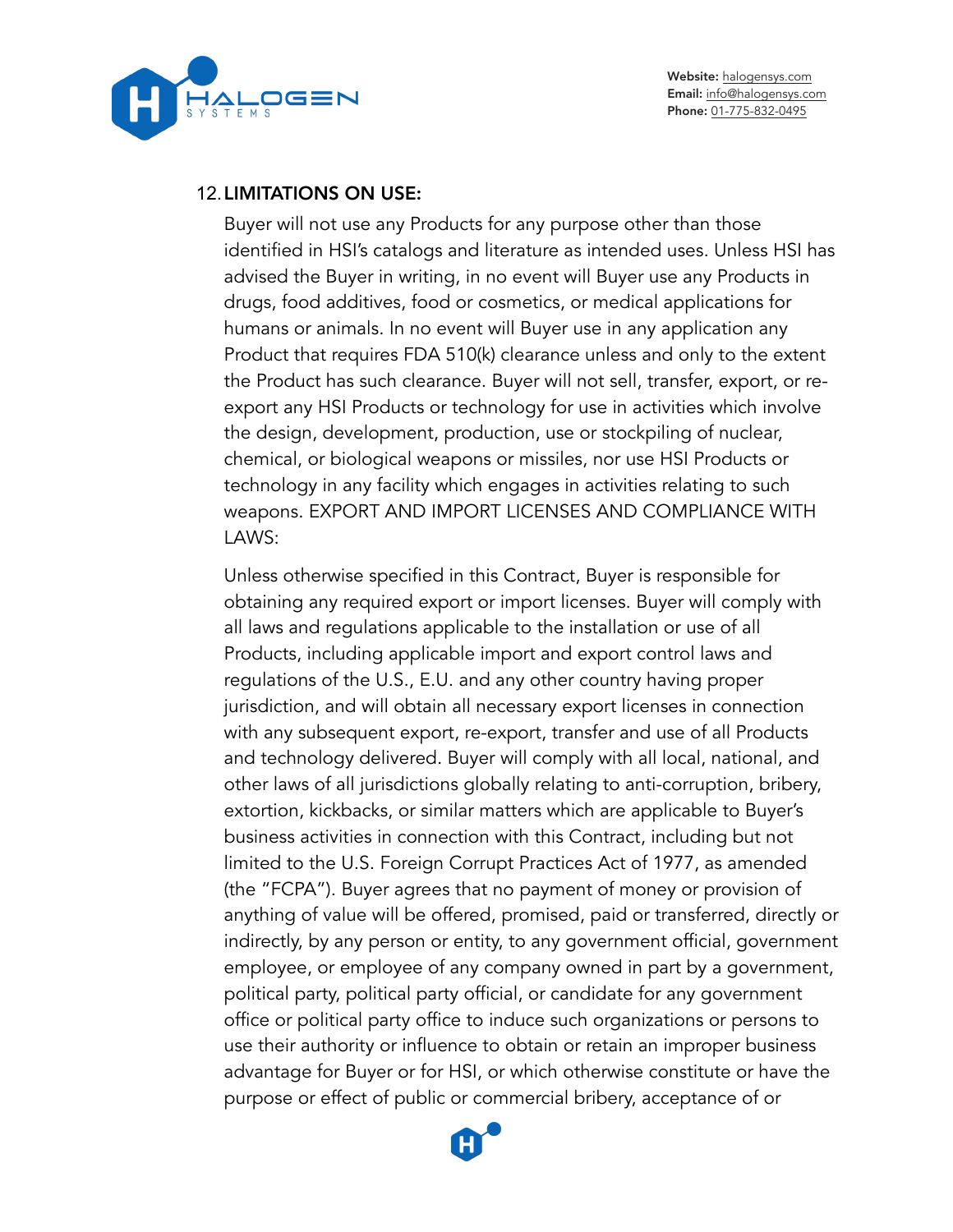

acquiescence in extortion, kickbacks or other unlawful or improper means of obtaining business or any improper advantage, with respect to any of Buyer's activities related to this Contract. HSI asks Buyer to "Speak Up!" if aware of any violation of law, regulation, or our Standards of Conduct ("SOC") in relation to this Contract. RELATIONSHIP OF PARTIES:

Buyer is not an agent or representative of HSI and will not present itself as such under any circumstances unless and to the extent it has been formally screened by HSI's compliance department and received a separate duly authorized letter from HSI setting forth the scope and limitations of such authorization.

#### 13.FORCE MAJEURE:

HSI is excused from performance of its obligations under this Contract to the extent caused by acts or omissions that are beyond its control of, including but not limited to Government embargoes, blockages, seizures or freeze of assets, delays or refusals to grant an export or import license or the suspension or revocation thereof, or any other acts of any Government; fires, floods, severe weather conditions, or any other acts of God; quarantines; labor strikes or lockouts; riots; strife; insurrections; civil disobedience or acts of criminals or terrorists; war; material shortages or delays in deliveries to HSI by third parties. In the event of the existence of any force majeure circumstances, the period of time for delivery, payment terms and payments under any letters of credit will be extended for a period of time equal to the period of delay. If the force majeure circumstances extend for six months, HSI may, at its option, terminate this Contract without penalty and without being deemed in default or in breach thereof.

### 14.NON-ASSIGNMENT AND WAIVER:

Buyer will not transfer or assign this Contract or any rights or interests hereunder without HSI's prior written consent. Failure of either party to insist upon strict performance of any provision of this Contract, or to exercise any right or privilege contained herein, or the waiver of any breach of the terms or conditions of this Contract will not be construed as thereafter waiving any such terms, conditions, rights, or privileges, and

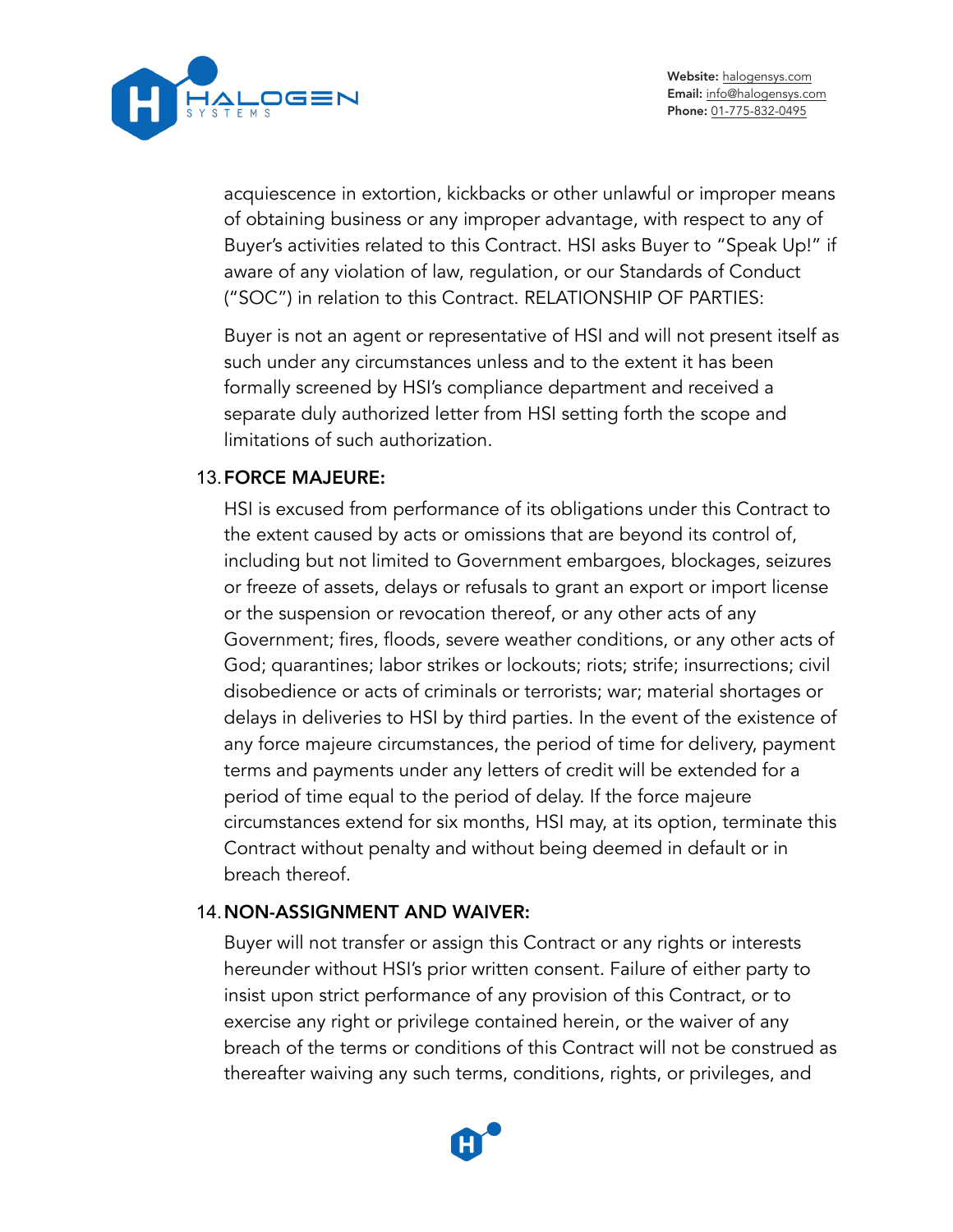

the same will continue and remain in force and effect as if no waiver had occurred.

### 15.FUNDS TRANSFERS (PAYMENTS):

Buyer and HSI both recognize that there is a risk of banking fraud when individuals impersonating a business demand payment under new banking or mailing instructions. To avoid this risk, Buyer must verbally confirm any new or changed bank transfer or mailing instructions by calling HSI at +1-775-832-0495, and speaking with HSI's Credit Manager before mailing or transferring any monies using the new instructions. Both parties agree that they will not institute mailing, or bank transfer instruction changes and require immediate payment under the new instructions but will instead provide a ten (10) day grace period to verify any payment instruction changes before any new or outstanding payments are due using the new instructions.

### 16.LIMITATION OF LIABILITY:

None of the HSI Indemnified Parties will be liable to Buyer under any circumstances for any special, treble, incidental or consequential damages, including without limitation, damage to or loss of property other than for the Products purchased hereunder; damages incurred in installation, repair or replacement; lost profits, revenue or opportunity; loss of use; losses resulting from or related to downtime of the products or inaccurate measurements or reporting; the cost of substitute products; or claims of Buyer's customers for such damages, howsoever caused, and whether based on warranty, contract, and/or tort (including negligence, strict liability or otherwise). The total liability of the HSI Indemnified Parties arising out of the performance or nonperformance hereunder or HSI's obligations in connection with the design, manufacture, sale, delivery, and/or use of Products will in no circumstance exceed in the aggregate a sum equal to twice the amount actually paid to HSI for Products delivered hereunder.

## 17.APPLICABLE LAW AND DISPUTE RESOLUTION:

The construction, interpretation, and performance, and all transactions shall be governed by the laws of the State of Nevada, without regard to its principles or laws regarding conflicts of laws. If any provision of this